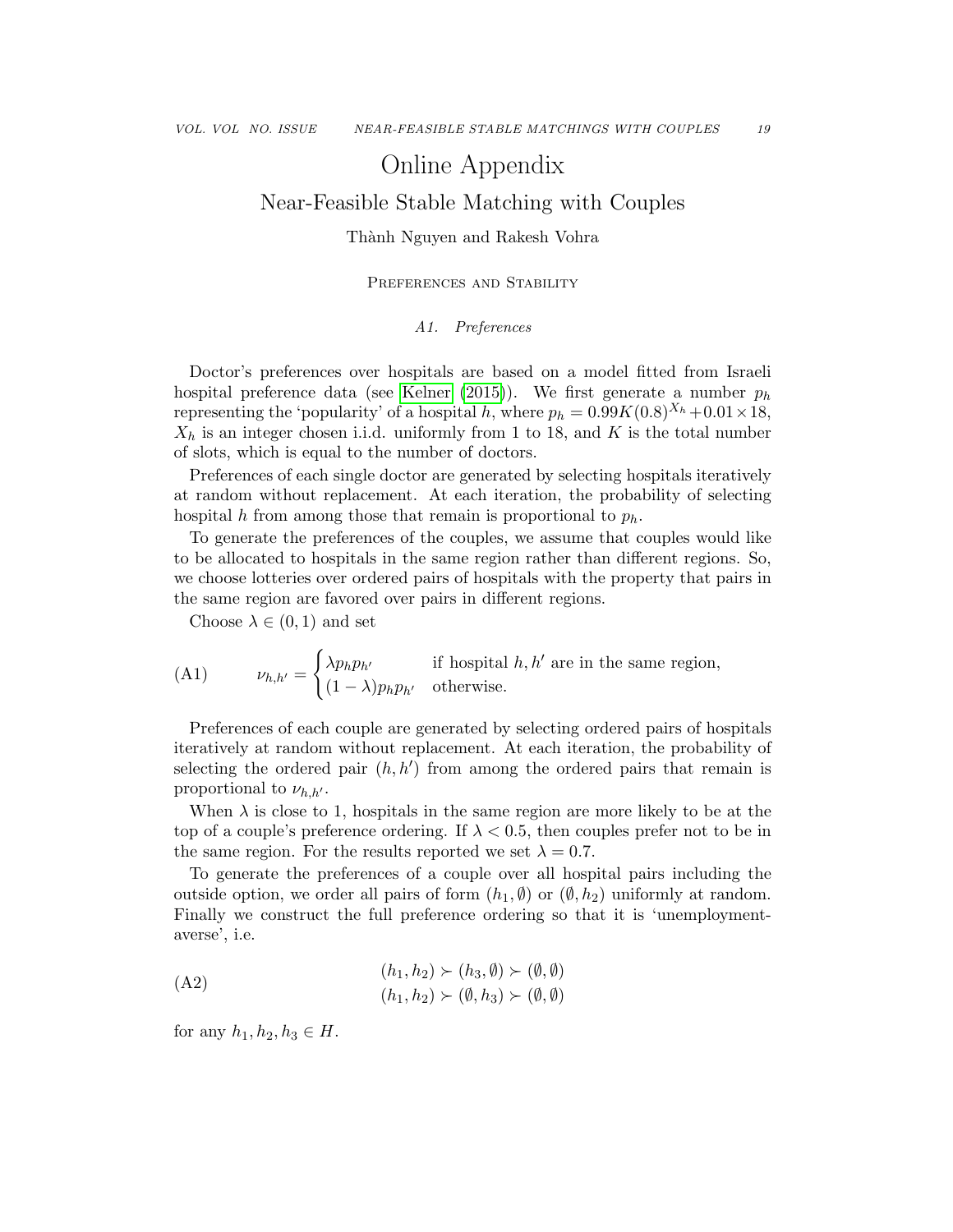### A2. Stability

Let H be the set of hospitals,  $D^1$  the set of single doctors, and  $D^2$  the set of couples. Each couple  $c \in D^2$  is denoted  $c = (f, m)$  where  $f_c$  and  $m_c$  are the first and second member of  $c$ , respectively. The set of all doctors,  $D$ , is given by  $D^1 \cup \{m_c | c \in D^2\} \cup \{f_c | c \in D^2\}.$ 

Each single doctor  $d \in D^1$  has a strict preference ordering  $\succ_d$  over  $H \cup \{\emptyset\}$  where  $\emptyset$  denotes the outside option for each doctor. If  $h \succ_d \emptyset$ , we say that hospital h is acceptable for d. Each couple  $c \in D^2$  has a strict preference ordering  $\succ_c$  over  $H \cup {\emptyset} \times H \cup {\emptyset}$ -i.e., over pairs of hospitals, including the outside option.

Each hospital  $h \in H$  has a fixed capacity  $k_h > 0$ . The preference of a hospital h over subsets of D is summarized by h's choice function  $ch_h(.) : 2^D \to 2^D$ . While a choice function can be associated with every strict preference ordering over subsets of D, the converse is not true. The information contained in a choice function is only sufficient to recover a partial order over the subsets of  $D$ . Therefore, it isn't always possible to say whether a hospital prefers a couple over some pair of single doctors.

We assume, as is standard in the literature, that  $ch<sub>h</sub>(.)$  is responsive. This means that h has a strict priority ordering  $\succ_h$  over elements of  $D\cup \{\emptyset\}$ . If  $\emptyset \succ_h d$ , we say d is not acceptable to h. For any set  $D^* \subset D$ , hospital h's choice from that subset,  $ch_h(D^*)$ , consists of the (up to)  $k_h$  highest priority doctors among the acceptable doctors in  $D^*$ . Formally,  $d \in ch_h(D^*)$  if and only if  $d \in D^*$ ;  $d \succ_h \emptyset$ and there exists no set  $D' \subset D^* \setminus \{d\}$ , such that  $|D'| = k_h$  and  $d' \succ_h d$  for all  $d' \in D'.$ 

A matching  $\mu$  is an assignment of each single doctor to a hospital or his/her outside option, an assignment of couples to at most two positions (in the same or different hospitals) or their outside option, such that the total number of doctors assigned to any hospital h does not exceed its capacity  $k_h$ . Given matching  $\mu$ , let  $\mu_h$  denote the subset of doctors matched to h;  $\mu_d$  and  $\mu_{f_c}, \mu_{m_c}$  denote the position(s) that the single doctor  $d$ , and the female and male members of the couple c obtain in the matching, respectively.

We say  $\mu$  is *individually rational* if  $ch_h(\mu_h) = \mu_h$  for any hospital h;  $\mu_d \succeq_d$  $\emptyset$  for any single doctor d and  $(\mu_{f_c}, \mu_{m_c}) \succeq_c (\emptyset, \mu_{m_c});$   $(\mu_{f_c}, \mu_{m_c}) \succeq_c (\mu_{f_c}, \emptyset);$  $(\mu_{f_c}, \mu_{m_c}) \succeq_c (\emptyset, \emptyset)$  for any couple c.

[Roth and Sotomayor](#page--1-1) [\(1992\)](#page--1-1), we list the ways in which different small coalitions can block a matching  $\mu$ .

DEFINITION 2: The following are called blocking coalitions for a matching  $\mu$ .

- <span id="page-1-0"></span>1) A pair  $d \in D^1$  and  $h \in H$  can block  $\mu$  if  $h \succ_d \mu(d)$  and  $d \in ch_h(\mu(h) \cup d)$ .
- 2) A triple  $(c, h, h') \in D^2 \times (H \cup \{\emptyset\}) \times (H \cup \{\emptyset\})$  with  $h \neq h'$  can block  $\mu$  if  $(h, h') \succ_c \mu(c)$ ,  $f_c \in ch_h(\mu(h) \cup f_c)$  when  $h \neq \emptyset$  and  $m_c \in ch_{h'}(\mu(h') \cup m_c)$ when  $h' \neq \emptyset$ .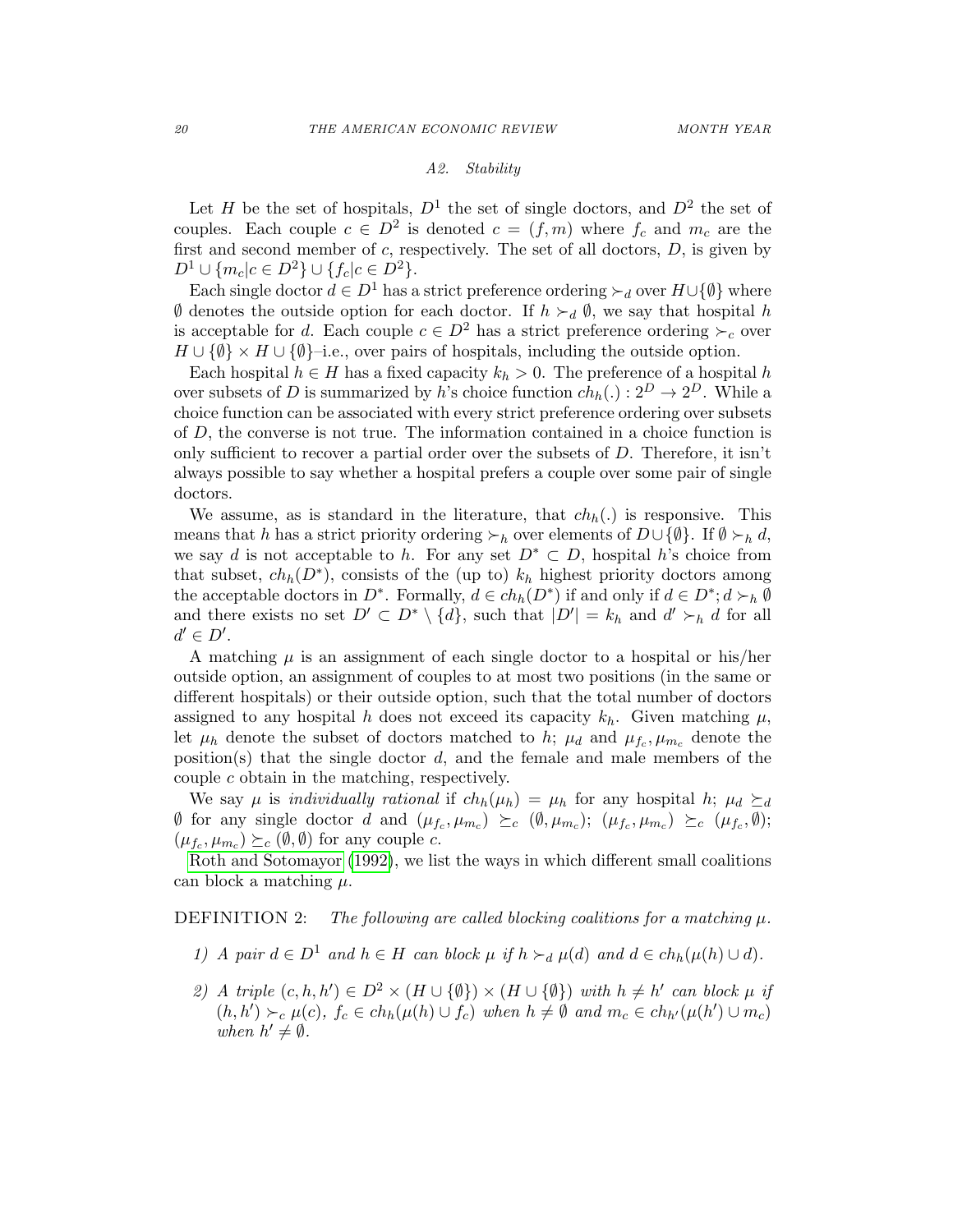3) A pair  $(c, h) \in D^2 \times H$  can block  $\mu$  if  $(h, h) \succ_c \mu(c)$  and  $(f_c, m_c) \subseteq ch_h(\mu(h) \cup$ c).

## A3. Construction of  $\succ^*_{h}$

<span id="page-2-0"></span>DEFINITION 3: Hospital h's priority ordering over the individual doctors,  $\succ_h$ , and the preferences of the couples  $\{\succ_c : c \in D^2\}$  is used to construct a strict ordering,  $\succ_h^*$ , over the the coalitions representing the assignment of a doctor or a couple to at least one position at h–namely, coalitions of the form  $(d, h), (c, hh')$ ,  $(c, h'h)$ , and  $(c, hh)$ .

Denote a generic instance of one of these coalitions by  $(\cdot, h)$ . For each coalition  $(\cdot, h)$ , let  $d(\cdot, h)$  be the doctor assigned to h. If  $(\cdot, h)$  represents the assignment of both members of a couple to h, let  $d(\cdot, h)$  denote the least preferred member of the couple according to  $\succ_h$ . Then,  $\succ_h^*$  is defined as follows. For two different coalitions  $(a, h) \neq (b, h)$ , if  $d(a, h) \succ_h d(b, h)$ , then  $(a, h) \succ_h^* (b, h)$ . If  $d(a, h) =$  $d(b, h)$ , then  $(a, h)$  and  $(b, h)$  represent two different assignments of a couple c, in which case,  $(a, h) \succ^*_{h} (b, h)$  if and only if  $(a, h) \succ_c (b, h)$ .

### A4. Discussion of Stability

Under responsive choice functions, Definition [2](#page-1-0) can have an undesirable implication. The following example suggested by a referee illustrates this.

Suppose two single doctors  $d, d'$ , a couple  $c = (f, m)$  and a hospital h with capacity 2. Recall, that for the couple c and hospital h to block a matching we require  $\{f, m\} \subset ch_h(\mu(h) \cup \{f, m\})$ , thus it is a stable matching for h to hire  $(d, d')$ , who are in 2<sup>nd</sup> and 4<sup>th</sup> positions, while the hospital may actually prefer the couple, whose members are ranked  $1<sup>st</sup>$  and  $3<sup>rd</sup>$ .

Because  $\succ^*$  is defined based on the least preferred member of a couple, the stable matching we construct actually satisfies a stronger notion of stability. In particular, replace item 3 in Definition [2,](#page-1-0) with the following:

3'. A pair 
$$
(c, h) \in D^2 \times H
$$
 can block  $\mu$  if  $(h, h) \succ_c \mu(c)$   
and both  $f_c \subseteq ch_h(\mu(h) \cup f_c)$  and  $m_c \subseteq ch_h(\mu(h) \cup m_c)$ .

Under this definition, the matching in which  $\mu(h) = \{d, d'\}\$ is not stable because it is blocked by  $(c, h)$ .

The ordering  $\succ^*$  in Definition [3](#page-2-0) is *not* a primitive of the model but a technical device introduced to invoke Scarf's lemma. We prove domination with respect to  $\succ^*$  and show in Lemma 3.2 that this corresponds to stability with respect to Definition [2.](#page-1-0)

The same referee points out that domination with respect to  $\succ^*$  can be restrictive. Specifically, change the hospital's priority ordering in the previous example to  $f \succ_h d \succ_h d' \succ_h m$ . The hospital's modified ranking is  $d \succ_h^* d' \succ_h^* c$ . The only dominating extreme point will assign  $\{d, d'\}$  to h. This might be considered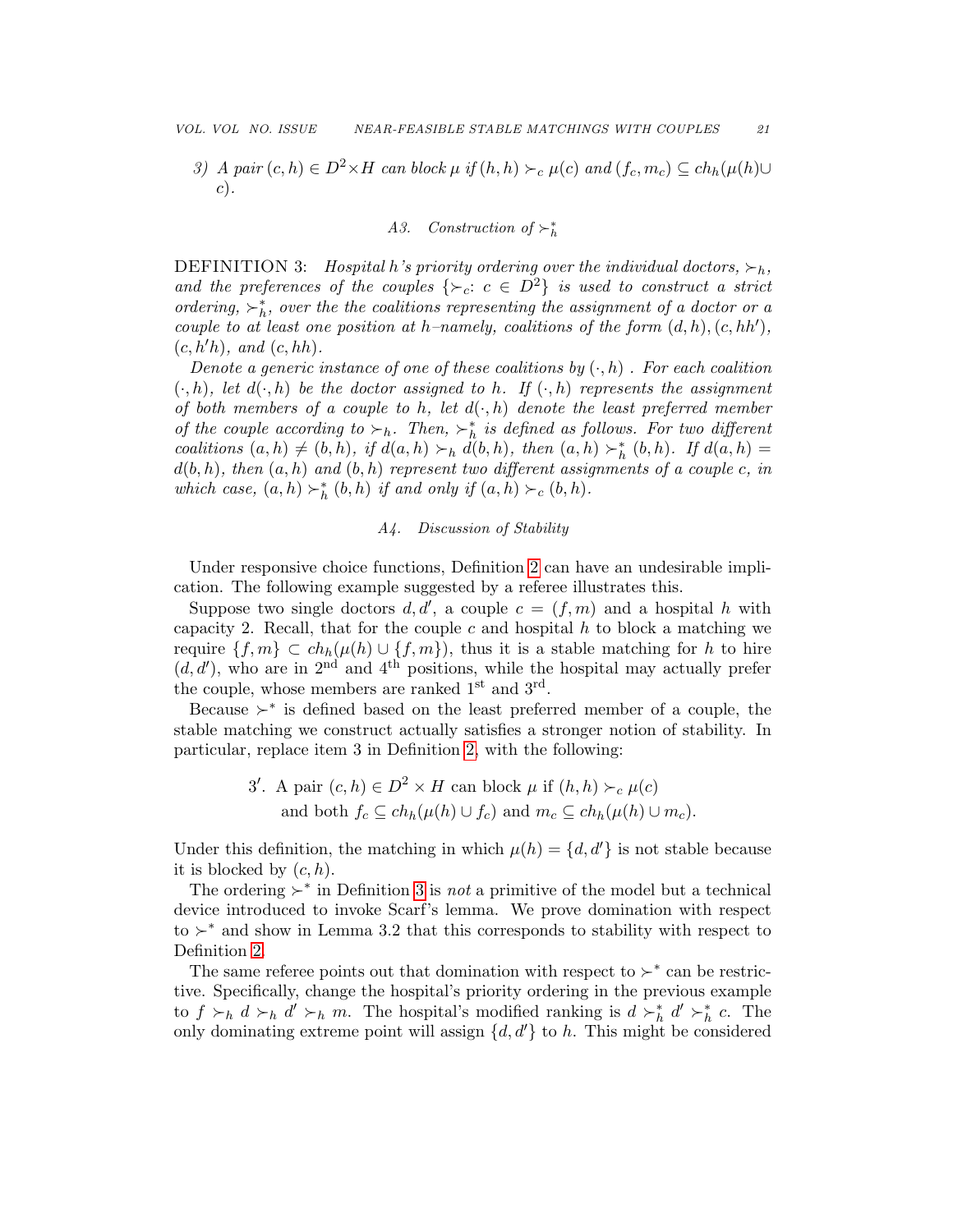restrictive because it is possible that the hospital will prefer the couple  $c$  to the pair  $(d, d')$ . However, to evaluate such choices, one needs to extend the standard model because hospitals are not endowed with orderings over pairs of doctors. This is beyond the scope of this paper.

## A5. Proof of Lemma [2](#page--1-2)

The proof is by contradiction. Let  $\bar{x}$  be an integral dominating solution of [\(1-](#page--1-3) [2-](#page--1-4)[3\)](#page--1-5), and assume that the corresponding assignment  $\mu$  in the residency matching with couples is not stable. This means that at least one of the three items below is true.

- 1) A pair  $d \in D^1$  and  $h \in H$  blocks  $\mu$  because  $h \succ_d \mu(s)$  and  $d \in ch_h(\mu(h) \cup d)$ .
- 2) A triple  $(c, h, h') \in D^2 \times H \times H$  with  $h \neq h'$  blocks  $\mu$  because  $(h, h') \succ_c \mu(c)$ ,  $f_c \in ch_h(\mu(h) \cup f_c)$  and  $m_c \in ch_{h'}(\mu(h') \cup m_c)$ .
- 3) A pair  $(c, h) \in D^2 \times H$  blocks  $\mu$  because  $(h, h) \succ_c \mu(c)$  and  $(f_c, m_c) \subseteq$  $ch_h(\mu(h) \cup \{f_c, m_c\}).$

The first type of blocking coalition corresponds to the column associated with variable  $(d, h)$ . Now, because  $ch_h(.)$  is a responsive choice function over *individual* doctors,  $d \in ch_h(\mu(h) \cup d)$  implies that d is among the best  $k_h$  candidates among  $\mu(h) \cup d$ . Therefore,  $\bar{x}$  does not dominate column  $(d, h)$ : this is a contradiction because  $\bar{x}$  is a dominating solution.

The second type of blocking coalition corresponds to column  $(c, h, h')$ . Following the same argument, the blocking coalition implies that  $f_c$  is among the best  $k_h$ candidates among  $\mu(h) \cup f_c$  (similar for  $m_c$  and  $h'$ .) Together with the tie-breaking rule of  $\succ_h^*$ , this implies that  $\bar{x}$  does not dominate the column  $(c, h, h')$ .

In the third type of blocking coalition, the pair  $(f_c, m_c)$  and a hospital h correspond to a column  $(c, h, h)$ . Because  $(f_c, m_c) \subseteq ch_h(\mu(h) \cup c)$ , both  $f_c$  and  $m_c$ are among the  $k_h$  best candidates, even when we consider the order  $\succ^*$  for the columns, because both members are still ranked highly among  $\mu_h \cup \{f_c, m_c\}$ . In the matching  $\mu$ , the couple c is not assigned to h, thus, either h's capacity is not fully allocated, or a doctor worse than both  $f_c$  and  $m_c$  is assigned to h. Both cases imply that  $\bar{x}$  does not dominate column  $(c, h, h)$ . П

## Maintaining Stability in Rounding

#### B1. Proof of Lemma [3](#page--1-6)

<span id="page-3-0"></span>First of all,  $x^*$  is a feasible matching with respect to capacities  $k^*$ . Because  $\bar{x}$  only contains assignments of mutually acceptable hospital-doctors, so does  $x^*$ . Thus,  $x^*$  is individually rational. Given that  $\bar{x}$  dominates all columns of  $\mathcal{Q}$ , and  $x^*$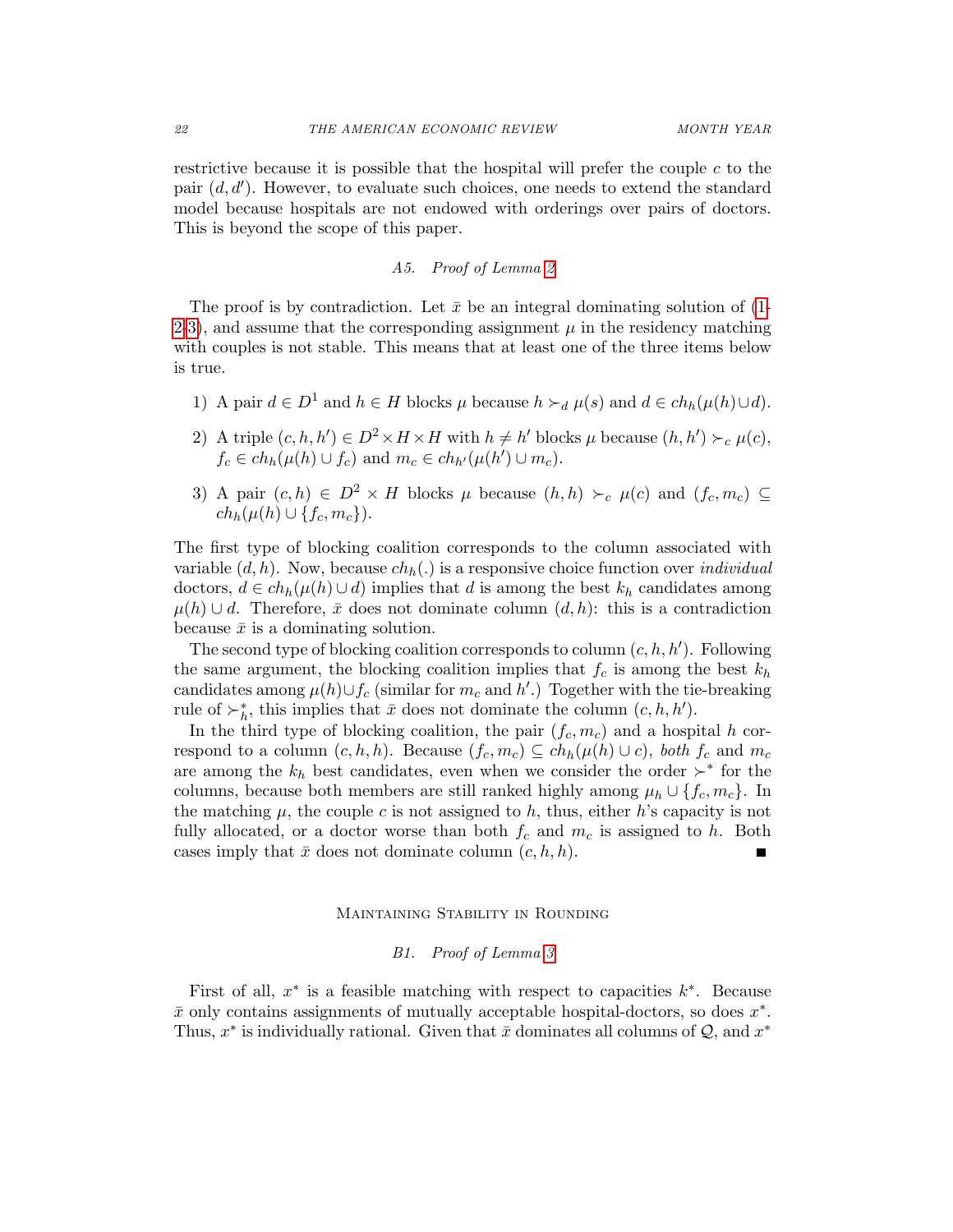is obtained from  $\bar{x}$ , we show that under the new capacity vector  $k^*$ ,  $x^*$  dominates all columns of Q.

Consider the column associated with the assignment of couple  $c_0$  to hospital  $h_1$  and  $h_2$ ,  $(c_0, h_1, h_2)$ . (A similar argument will apply to the other columns).  $\bar{x}$ dominates  $(c_0, h_1, h_2)$  either at the constraint corresponding to  $c_0$  or at  $h_1 \in H$ or at  $h_2 \in H$ .

Suppose first  $\bar{x}$  dominates  $(c_0, h_1, h_2)$  at  $c_0$ . Then  $\sum_{h,h'} \bar{x}_{(c_0,h,h')} = 1$ , and couple  $c_0$  does not like the allocation  $h_1, h_2$  strictly more than any of the assignments that they obtained under  $\bar{x}$ . Now because  $x^*$  is a  $0-1$  vector rounded from  $\bar{x}$ that satisfies Lemma [3:](#page--1-6)

(i.)  $x^*_{(c_0,h,h')} > 0 \Rightarrow \bar{x}_{(c_0,h,h')} > 0$ 

(ii.) 
$$
\sum_{h,h'} \bar{x}_{(c_0,h,h')} = 1 \Rightarrow \sum_{h,h'} x^*_{(c_0,h,h')} = 1.
$$

These imply that  $c_0$  (weakly) prefers the assignments that they gets in  $x^*$  more than  $(h_1, h_2)$  (we use 'weakly prefers' because it is possible that  $x^*_{(c_0, h_1, h_2)} = 1$ ).

Next, suppose  $\bar{x}$  dominates  $(c_0, h_1, h_2)$  at  $h_1$  (a similar argument will apply to  $h_2$ ). This implies that the capacity of hospital  $h_1$  binds:  $\mathcal{H}_{h_1}\bar{x} = k_{h_1}$ . Furthermore,  $h_1$  weakly prefers all columns in which the corresponding component of  $\bar{x}$  is positive to  $(c_0, h_1, h_2)$ . Now because of property (i) in Lemma [3,](#page--1-6) a component of  $x^*$  can be positive only when the corresponding component of  $\bar{x}$  is positive. Thus,  $\bar{x}$  dominates  $(c_0, h_1, h_2)$  when we change the capacity at  $h_1$  to be  $k_{h_1}^* := \mathcal{H}_{h_1} x^*$ .

## B2. When a Hospital's Capacity Constraint Does not Bind

Given a fractional dominating solution  $\bar{x}$ , let  $H^0$  be the set of hospitals for which [\(1\)](#page--1-3) does not bind. Denote the total slack in these non-binding constraints by  $K$  (not necessarily integral).

Introduce  $[K]$  dummy single doctors  $d_1, \ldots, d_{[K]}$ . Choose a strict ordering over the hospitals in  $H^0$ , and assign it to each of the dummy doctors. The remaining hospitals will be ranked below  $\emptyset$  by all the dummy doctors. Augment the priority ordering of hospitals in  $H^0$  by appending  $d_1 \succ \ldots \succ d_{\lceil K \rceil}$  to the bottom of these hospitals' orderings but above  $\emptyset$ . The priority ordering of hospitals not in  $H^0$ is augmented by appending  $d_1 \succ \ldots \succ d_{\lceil K \rceil}$  to the bottom of these hospitals' preference above ∅.

Extend  $\bar{x}$  to include the dummy doctors so that all slots in  $H^0$  are filled. We can do this by going through the list of dummy doctors from  $d_1$  to  $d_{[K]}$  and assigning each doctor to the best position available. Because we are working with a fractional assignment, a doctor can be split between different positions. Let  $\bar{\bar{x}}$ be the resulting assignment. It is straightforward to see that  $\bar{\bar{x}}$  is a dominating solution of the instance with dummy doctors, and this solution fully allocates all positions. Let  $x^{**}$  be an integral solution obtained by rounding  $\bar{\bar{x}}$  according to the IR algorithm. Let  $k^{**}$  be the new capacity of the hospitals–that is,  $k^{**} := \mathcal{H} \cdot x^{**}$ .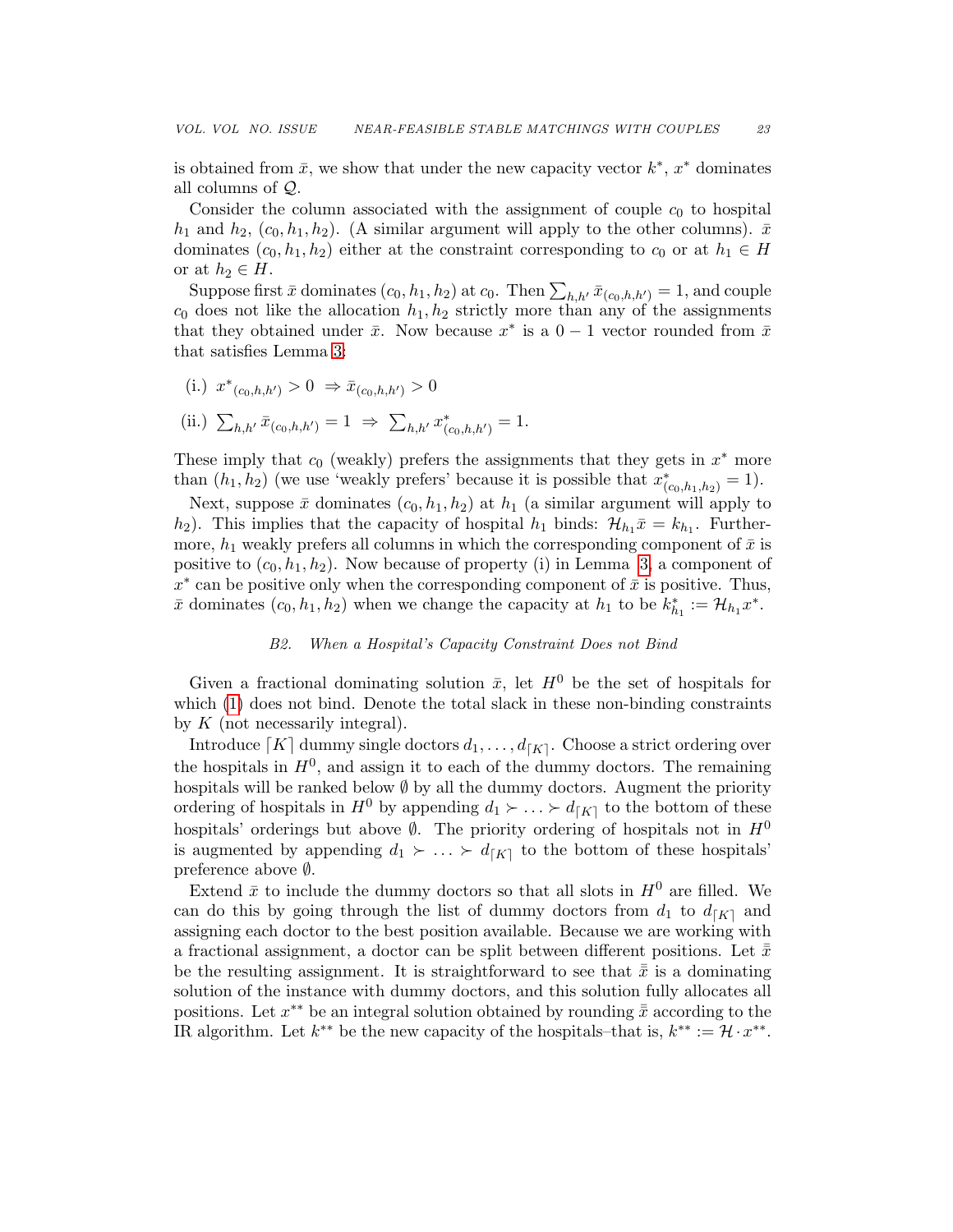According to Lemma [3,](#page--1-6)  $x^{**}$  is a stable solution with respect to  $k^{**}$ , and our algorithm bounds the difference between  $k^{**}$  and  $k$ .

We show that after eliminating the variables corresponding to dummy doctors from  $x^{**}$ , the resulting assignment,  $x^*$ , is stable with respect to  $k^{**}$ . This is true because under  $\bar{x}$ , the constraints [\(1\)](#page--1-3) corresponding to hospitals in  $H^0$  do not bind. Hence,  $\bar{x}$  dominates all columns of the constraint matrix  $Q$  either at a couple/doctor constraint or at a hospital h constraint where  $h \notin H^0$ . As dummy doctors are never assigned to hospitals outside of  $H^0$ , it follows that for all  $h \notin H^0$ ,  $\mathcal{H}_h \cdot x^{**} = \mathcal{H}_h \cdot x^*$ . Hence,

$$
k_h^{**} = \mathcal{H}_h \cdot x^{**} = \mathcal{H}_h \cdot x^* = k^* \text{ for } h \notin H^0.
$$

With these observations, and following the same argument as in Section [B.B1,](#page-3-0) we obtain that  $x^*$  is stable with respect to  $k^{**}$ .

## <span id="page-5-1"></span>B3. Termination of the IR algorithm

<span id="page-5-2"></span>To show that the IR algorithm terminates with an integral solution, we prove that if it has not yet terminated, we can always eliminate a constraint. It relies on the following lemma (Lemma 2.1.4, page 14, [Lau, Ravi and Singh](#page--1-7) [\(2011\)](#page--1-7)).

<span id="page-5-0"></span>LEMMA 4 (Rank Lemma): Let  $P = \{x : Ax \geq b, x \geq 0\}$  and let x be an extreme point of P such that  $x_j > 0$  for every i. Then, the maximal number of linearly independent binding constraints of the form  $A_i x = b_i$  for some row i of A equals the number of variables.

We reformulate Lemma [4](#page-5-0) below, to apply in our setting.

LEMMA 5: Let x be an extreme point of  $Q = \{x : Qx = q, 0 \le x \le 1\}$ . Let J be the index set of non-integral components of x. Let  $\mathcal{Q}|_J$  be the submatrix of  $Q$  consisting of the columns indexed by J. Then, the number of non-integral components of  $x$ ,  $|J|$ , is equal to the maximum number of linearly independent rows of  $\mathcal{Q}|_J$ .

To prove Lemma [5,](#page-5-1) let  $I$  be the index set of integral components of  $x$ , that is  $x_j$  is either 0 or 1 for all  $j \in I$ . We can rewrite  $\mathcal{Q}x = \mathcal{Q}|_J \cdot x|_J + \mathcal{Q}|_I \cdot x|_I = q$ . Let  $q' := \mathcal{Q}|_J \cdot x|_J = q - \mathcal{Q}|_I \cdot x|_I$ , and consider  $Q|_J = \{y \in \mathbb{R}^{|J|} : \mathcal{Q}|_J \cdot y = q', y \ge 0\}.$ The solution  $x|_J$  is an extreme point of  $Q|_J$  and all of its components are strictly positive. Applying Lemma [4](#page-5-0) to  $Q|_J$  and  $x|_J$  we obtain Lemma [5.](#page-5-1)

To see how to use this lemma in our proof, let  $\mathcal{D}^*, \mathcal{A}^*$  be the submatrices of  $\mathcal D$ and A, respectively, corresponding to the binding constraints of the linear program in Step 1. Thus, x is an extreme solution of  $\left\{ \begin{bmatrix} \mathcal{D}^* \\ A^* \end{bmatrix} \right\}$  $\mathcal{A}^*$  $x = \begin{bmatrix} 1 \\ 1 \end{bmatrix}$ b ∗  $\Big]$ ;  $0 \leq x \leq 1$ . Let  $J$  be the index of a non-integral component of  $x$ . Assume, for a contradiction, that we cannot eliminate any binding constraints. Credit every component of  $x|_J$ with one token. Subsequently, we redistribute these tokens to the constraints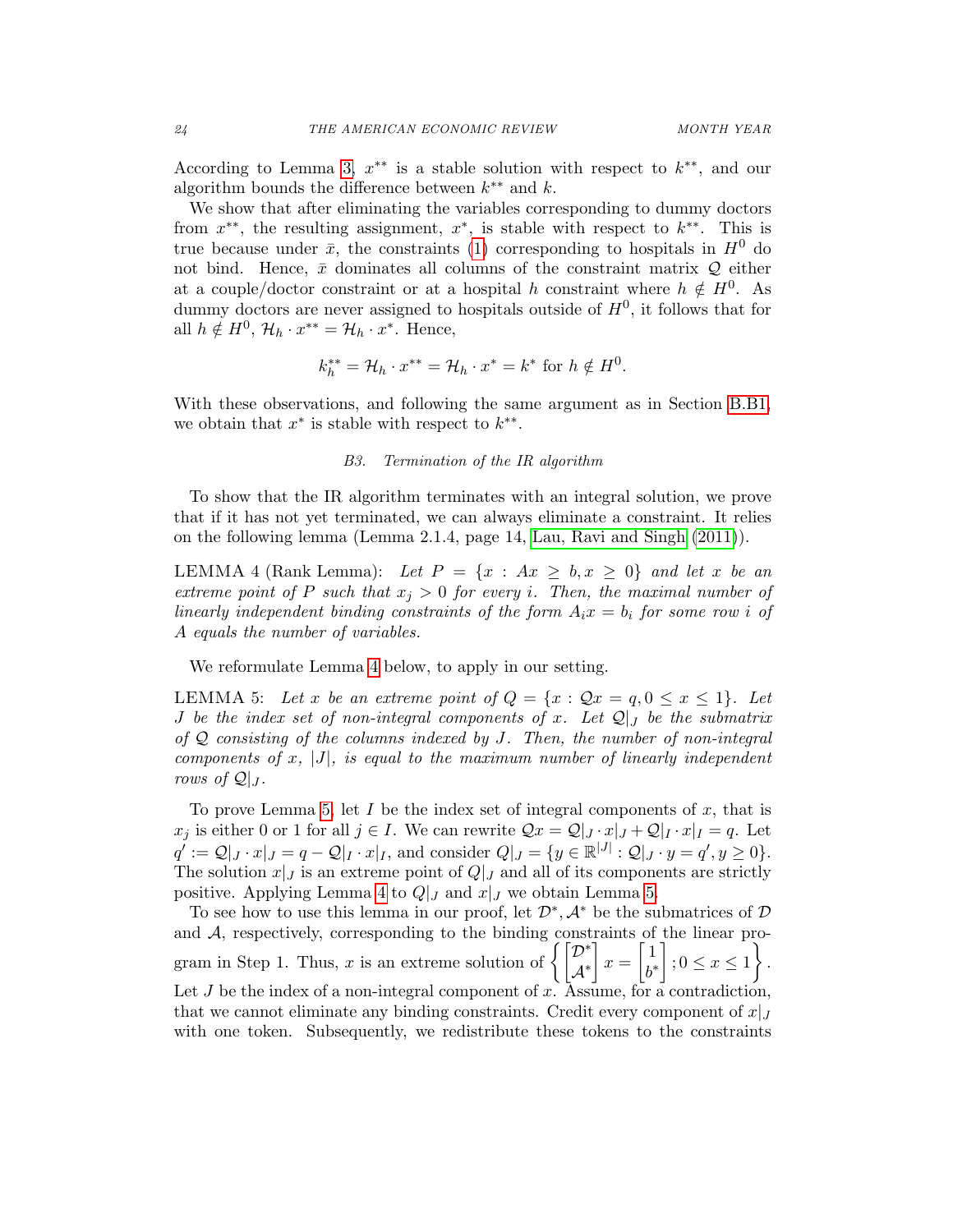(rows) of  $\begin{bmatrix} \mathcal{D}^*|_J \\ \mathcal{A}^*|_J \end{bmatrix}$  in such a way that each constraint will get at least 1 token. We show this to be possible because each column of the matrix has a relatively small number of non-zero entries. This redistribution shows that the number of binding constraints is at most the number of non-integral components. Furthermore, we show that equality arises only when the binding constraints are linearly dependent. This implies that the maximum number of linearly independent constraints is less than the number of non-integral components, which contradicts Lemma [5.](#page-5-1)

## Token Distribution

To complete the proof we show that if the algorithm has not yet terminated, we can always find a constraint to eliminate. Suppose, for a contradiction, we are at an iteration where no constraint can be eliminated and each component of  $x|_J$  is fractional. Endow each fractional component of  $x|_J$  with 1 token and redistribute that token among the constraints in [\(4\)](#page--1-8) and [\(5\)](#page--1-9) as follows:

- The 1 token associated with the variable  $x_{(c,h,h')}$  is apportioned as follows:  $a \frac{1}{4}$  $\frac{1}{4}$  tokens to each of the constraints  $\mathcal{H}_h \cdot x = k_h$  and  $\mathcal{H}_{h'} \cdot x = k_{h'}$  (if  $h = h'$ , then  $\mathcal{H}_h \cdot x = k_h$  gets  $\frac{1}{2}$  tokens) and the remaining  $\frac{1}{2}$  token assigned to the couple c constraint–that is,  $\sum_{h,h'} x_{(c,h,h')} \leq 1$ .
- The one token associated with the variable  $x_{(d,h)}$  is apportioned as follows:  $a \frac{1}{4}$  $\frac{1}{4}$  tokens to the constraints  $\mathcal{H}_h \cdot x = k_h$ ; the remaining  $\frac{3}{4}$  tokens are allotted to the doctor *d* constraint–that is,  $\sum_h x_{(d,h)} \leq 1$ .

We now argue that each binding constraint in [\(4\)](#page--1-8) and [\(5\)](#page--1-9) receives at least one token. Consider a binding constraint  $\mathcal{H}_h \cdot x = k_h$  associated with hospital h. By the assumption that no constraint can be eliminated, we know that  $\mathcal{H}_h \cdot (\lceil x \rceil \lfloor x \rfloor$ ) ≥ 4. Keep in mind that  $\lfloor x_i \rfloor - \lfloor x_i \rfloor = 1$  if  $x_i$  is non-integral, and 0 otherwise. According to the token distribution scheme, a non-integral component of  $x$  gives the hospital h constraint  $\frac{1}{4}$  or  $\frac{1}{2}$  tokens if the corresponding assignment requires 1 or 2 slots from h, respectively. Thus, the number of tokens constraint  $\mathcal{H}_h \cdot x = k_h$ gets is at least

$$
\frac{1}{4}\mathcal{H}_h\cdot(\lceil x\rceil - \lfloor x\rfloor) \ge 1.
$$

Next, consider a binding constraint corresponding to couple c. As this constraint binds–that is,  $\sum_{h,h'} x_{(c,h,h')} = 1$ –and it contains at least 1 non-integral variable, it must contain at least  $\overline{2}$ . Each of the fractional variables contributes 1  $\frac{1}{2}$  a token, thus this constraint also obtains at least 1 token.

Similarly, for the constraint corresponding to a single doctor d. If this constraint binds and contains at least one non-integral variable, it must contains at least 2. Therefore, it also gets at least  $2 \times \frac{3}{4} \ge 1$  token.

The total number of tokens distributed cannot exceed the number of fractional components of  $x|_J$  which is |J|. By Lemma [5,](#page-5-1) total number of tokens received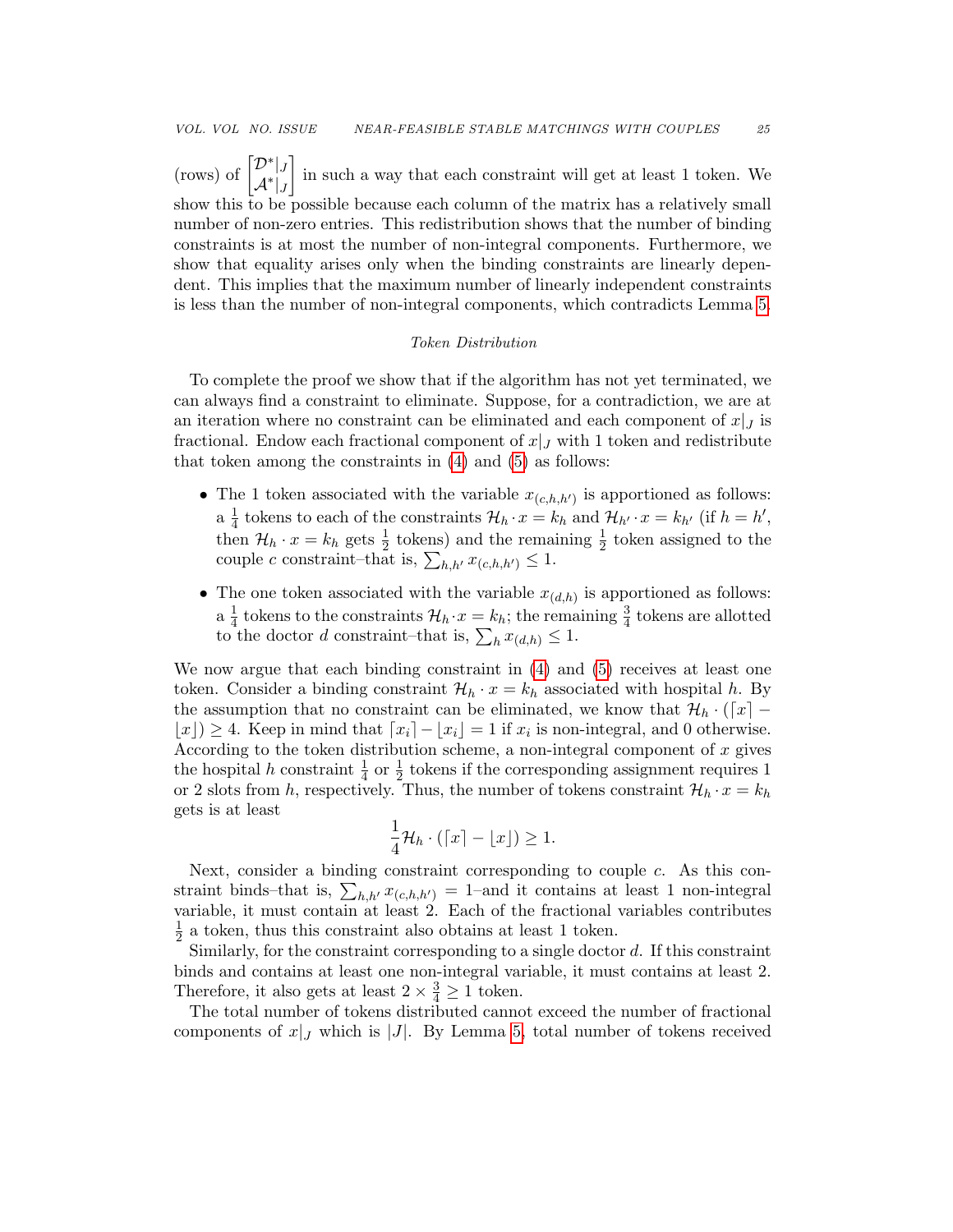by binding constraints in [\(4\)](#page--1-8) and [\(5\)](#page--1-9) is at least the number of such binding constraints,  $|J| - 1$ . This is because the aggregate capacity constraint may bind. We have two cases.

Case 1: The aggregate capacity constraint has not yet been eliminated. We know that the total number of tokens allocated to binding constraints in [\(4\)](#page--1-8) and [\(5\)](#page--1-9) is at least  $|J| - 1$ . Because the aggregate constraint has not yet been eliminated, there are at least three non binding doctor/ couple constraints that contain fractional variables. According to the token distribution scheme, we gave to these constraints at least  $3 \times \frac{1}{2}$  $\frac{1}{2}$  tokens. Hence, the total number of tokens assigned to constraints in [\(4\)](#page--1-8) and [\(5\)](#page--1-9), binding or not, is at least  $|J| + \frac{1}{2}$  $\frac{1}{2}$ . This exceeds the the total number of tokens to be distributed, a contradiction.

Case 2: The aggregate constraint was eliminated at some earlier iteration. By the extreme point property of  $x|_J$ , the |J| binding constraints belong to [\(4\)](#page--1-8) and [\(5\)](#page--1-9). Each one of the binding constraint receives at least one token. Hence, none can receive strictly more than one token. This means no constraint in [\(2\)](#page--1-4) can bind. Similarly, no non-binding constraint can receive any tokens. Hence, in  $x|_J$ , all variables associated with single doctors take the value zero. Furthermore, if  $x(c, h, h') > 0$ , the capacity constraints associated with h and h' must bind. If we apply these observations to the system  $(1, 2, 3)$  $(1, 2, 3)$  $(1, 2, 3)$ , the relevant binding constraints have the form:

<span id="page-7-1"></span>(B1) 
$$
\sum_{c \in D^2} \sum_{h' \neq h} x_{(c,h,h')} + \sum_{c \in D^2} \sum_{h' \neq h} x_{(c,h',h)} + \sum_{c \in D^2 \cup \{\emptyset\}} 2x_{(c,h,h)} = k_h
$$

(B2) 
$$
\sum_{h,h' \in H \cup \{\emptyset\}} x_{(c,h,h')} = 1
$$

If we add up the binding constraints of the form [\(B2\)](#page-7-0) we get the sum of the binding constraints of the form [\(B1\)](#page-7-1). This violates the assumption that the binding constraints must be linearly independent. Hence, if we add up the binding constraints in [\(3\)](#page--1-5) we get the sum of the binding constraints in [\(1\)](#page--1-3). This violates the assumption of linear independence.

## <span id="page-7-0"></span>B4. Tightness

We outline why the token argument we used cannot be modified to give an improved bound. We will allow the quantity of tokens allocated to hospital  $h$  to depend on  $h^{14}$  $h^{14}$  $h^{14}$  For each hospital h let  $r_h = \mathcal{H}_h \cdot (\lceil x \rceil - \lfloor x \rfloor)$ . As before, suppose we are at an iteration where no constraint can be eliminated and each component of  $x|_J$  is fractional. Endow each fractional component of  $x|_J$  with 1 token and

<span id="page-7-2"></span><sup>&</sup>lt;sup>14</sup>The same conclusion will be reached even if we allow the quantity of tokens to depend on both the hospital and the identity of the doctors.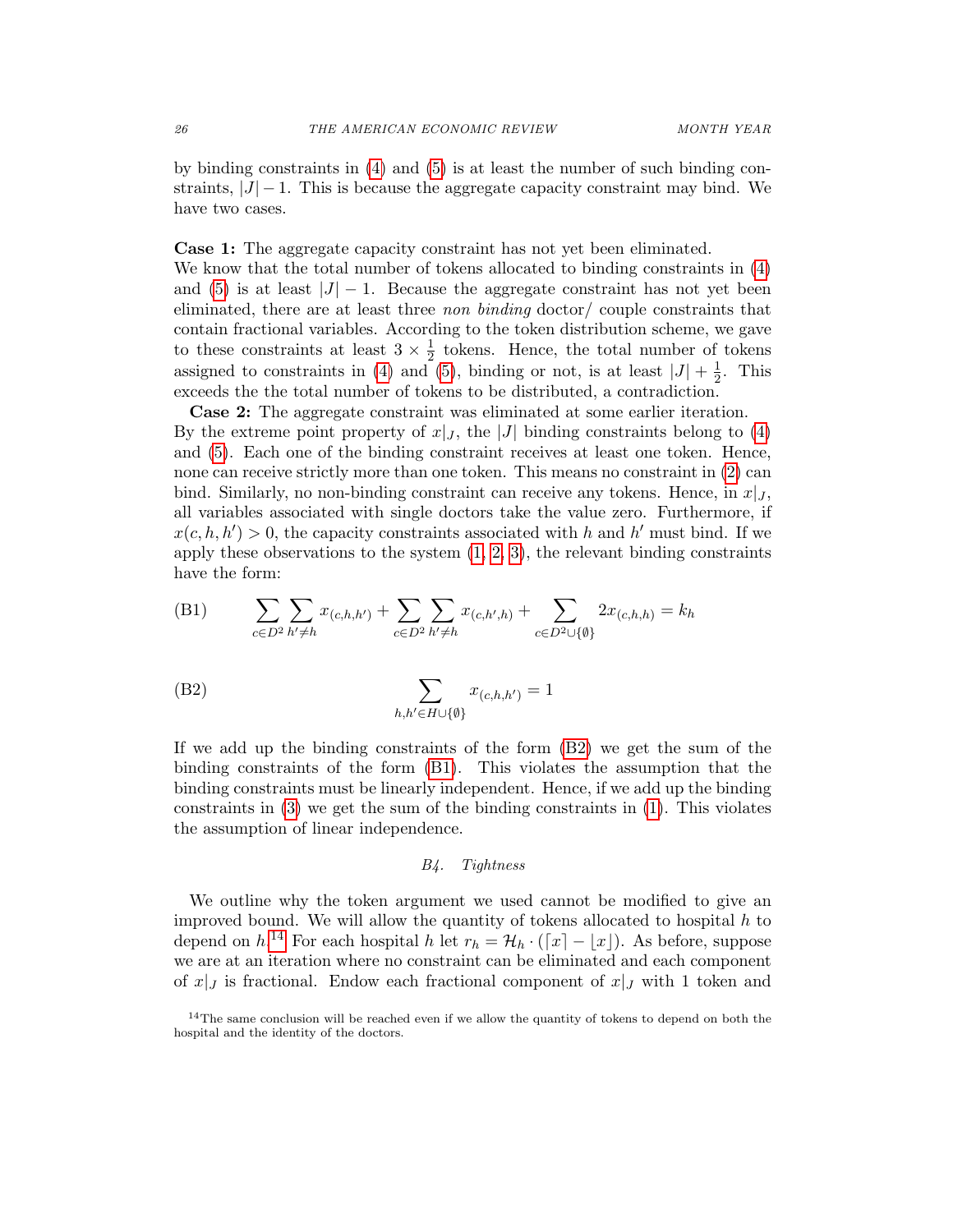redistribute the tokens among the constraints in [\(1-](#page--1-3)[2](#page--1-4)[-3\)](#page--1-5) as follows:

- The 1 token associated with the variable  $x_{(c,h,h')}$  is apportioned as follows: 1  $\frac{1}{r_h}$  tokens to each of the constraints  $\mathcal{H}_h \cdot x = k_h$  and  $\mathcal{H}_{h'} \cdot x = k_{h'}$  (if  $h = h'$ , then  $\mathcal{H}_h \cdot x = k_h$  gets  $\frac{2}{r_h}$  tokens) and the remaining  $1 - \frac{2}{r_h}$  $\frac{2}{r_h}$  token assigned to the couple c constraint–that is,  $\sum_{h,h'} x_{(c,h,h')} \leq 1$ .
- The 1 token associated with the variable  $x_{(d,h)}$  is apportioned as follows: 1  $\frac{1}{r_h}$  tokens to the constraints  $\mathcal{H}_h \cdot x = k_h$ ; the remaining  $1 - \frac{1}{r_h}$  $\frac{1}{r_h}$  tokens are allotted to the doctor d constraint–that is,  $\sum_h x_{(d,h)} \leq 1$ .

It is straightforward to see that the number of tokens allocated to each hospital h is at least

$$
\frac{\mathcal{H}_h \cdot (\lceil x \rceil - \lfloor x \rfloor)}{r_h} = 1.
$$

Now, consider the number of tokens allocated to a single doctor d constraint. There must be at least two hospitals h and h' such that  $x(d, h), x(d, h') > 0$ . Hence, the number of tokens allocated to this constraint is at least  $1-\frac{1}{r_t}$  $\frac{1}{r_h} + 1 - \frac{1}{r_h}$  $\frac{1}{r_{h'}}$ . We need this sum to be at least 1. Hence,  $r_h, r_{h'} \geq 2$ . A similar argument for a couples, c, constraint requires that

$$
1 - \frac{2}{r_h} + 1 - \frac{2}{r_{h'}} \ge 1 \Rightarrow r_h, r_{h'} \ge 4.
$$

Hence, for our token argument to work we need  $r_h \geq 4$  for all hospitals h which is precisely what we have assumed.

#### ADDITIONAL RESULTS

#### C1. Proof of Theorem [2](#page--1-10)

Let  $H^R$  be the set of rural hospitals, to which we assume no couple applies. Let  $H^U$  be the remaining (urban) hospitals. The main change in the IR algorithm is that we never drop any constraint corresponding to  $h \in H^R$ . Thus, at each iteration

$$
\mathcal{H}_h x = k_h \text{ for all } h \in H^R.
$$

The modified version of the IR algorithm, called IR1, is described in Figure [C1.](#page-9-0)

To show that the IR1 algorithm returns a near-feasible stable matching that does not violate the capacity of  $h \in H^R$ , we follow the proof of Theorem [1.](#page--1-11) It is enough to show that if IR1 algorithm has not terminated, we can always find an active constraint to delete.

First, because the IR1 algorithm always maintains a solution satisfying the capacity constraints of rural hospitals, the aggregate constraint can be rewritten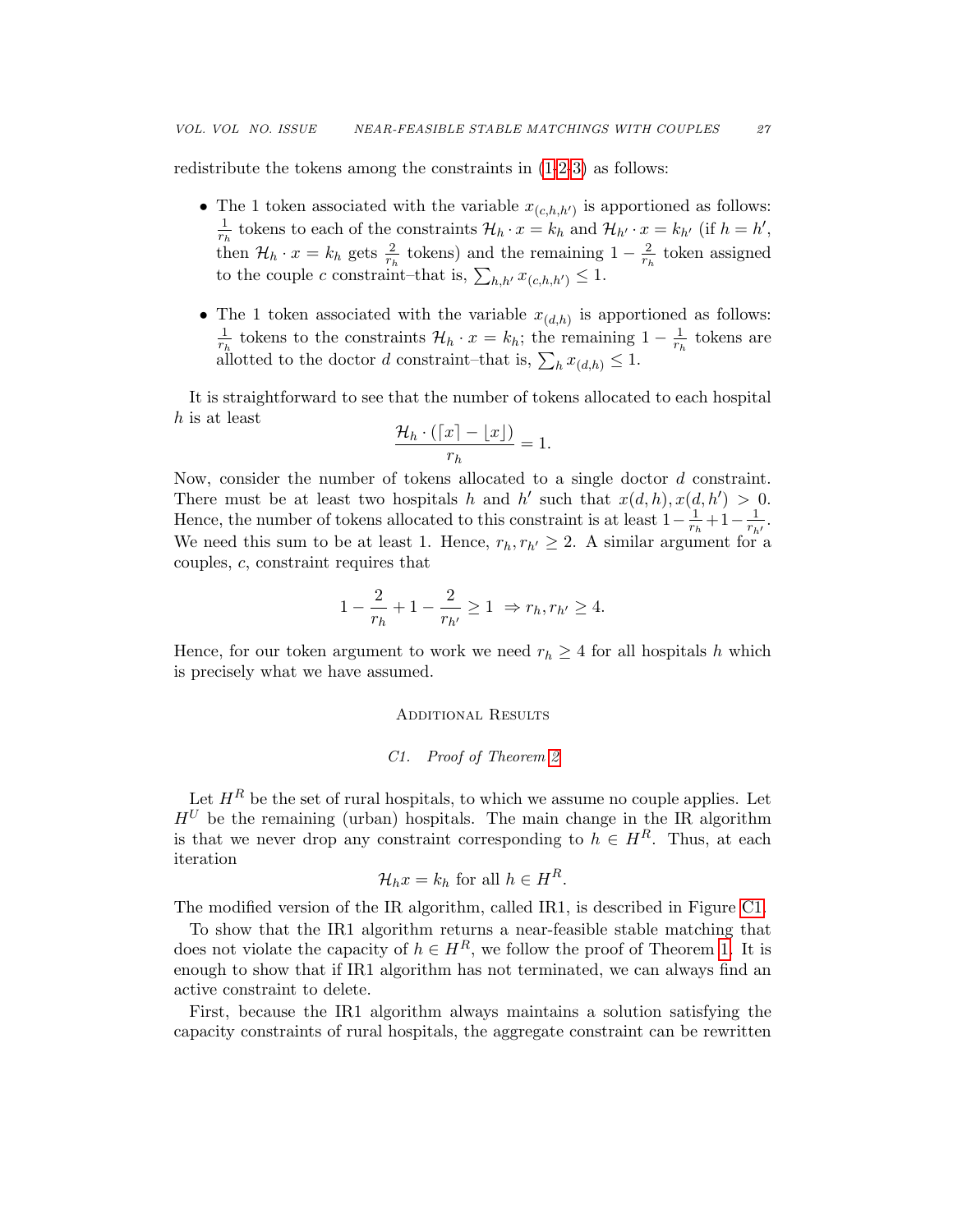**Step 0.** Start from  $x := \bar{x}$  a dominating solution satisfying [\(4\)](#page--1-8) and [\(5\)](#page--1-9). Initialize the active constraints to be the constraints:  $\mathcal{H}_h \cdot x = k_h$  for  $h \in H^U$  and the aggregate constraint  $a \cdot x \leq \sum k_h$ **Step 1.** If  $x$  is integral, stop; otherwise, among the active constraints that bind at the solution x, we eliminate one of them. The rule for selecting the constraint to eliminate is described: – Choose any binding urban hospital constraint,  $\mathcal{H}_h \cdot x = k_h$ , such that  $\mathcal{H}_h \cdot (\lceil x \rceil - |x|) \leq 3$  and eliminate it. – If no urban hospital constraint can be eliminated, eliminate the aggregate capacity constraint. If no constraint can be found to eliminate, stop,  $x$  must be integral. If a constraint is eliminated, denote by  $Ax \leq b$  the system of remaining (active) constraints in [\(5\)](#page--1-9). Step 2. Find an extreme point z to maximize the number of jobs allocated:  $max a \cdot z$ : if  $x_i$  is either 0 or  $1$  (fix the integral components)  $\mathcal{D}_0 \cdot z = 1$  $\mathcal{D}_1 \cdot z \leq 1$  (doctor/couple constraints as in [\(4\)](#page--1-8))  $z \geq 0$  $\mathcal{H}_h x = k_h$  for all  $h \in H^R$ (rural hospital constraints)  $Az \leq b$  (active hospital constraints.) Step 3. Update x to be the extreme point solution  $z^*$  found in Step 2. Update  $\mathcal{D}_0$  to include the new constraints from [\(4\)](#page--1-8) that become binding at  $z^*$  from Step 2. Update  $\mathcal{D}_1$  to remove the new constraints from [\(4\)](#page--1-8) that become binding at  $z^*$  from Step 2.

Return to Step 1.

<span id="page-9-0"></span>Figure C1. IR1 algorithm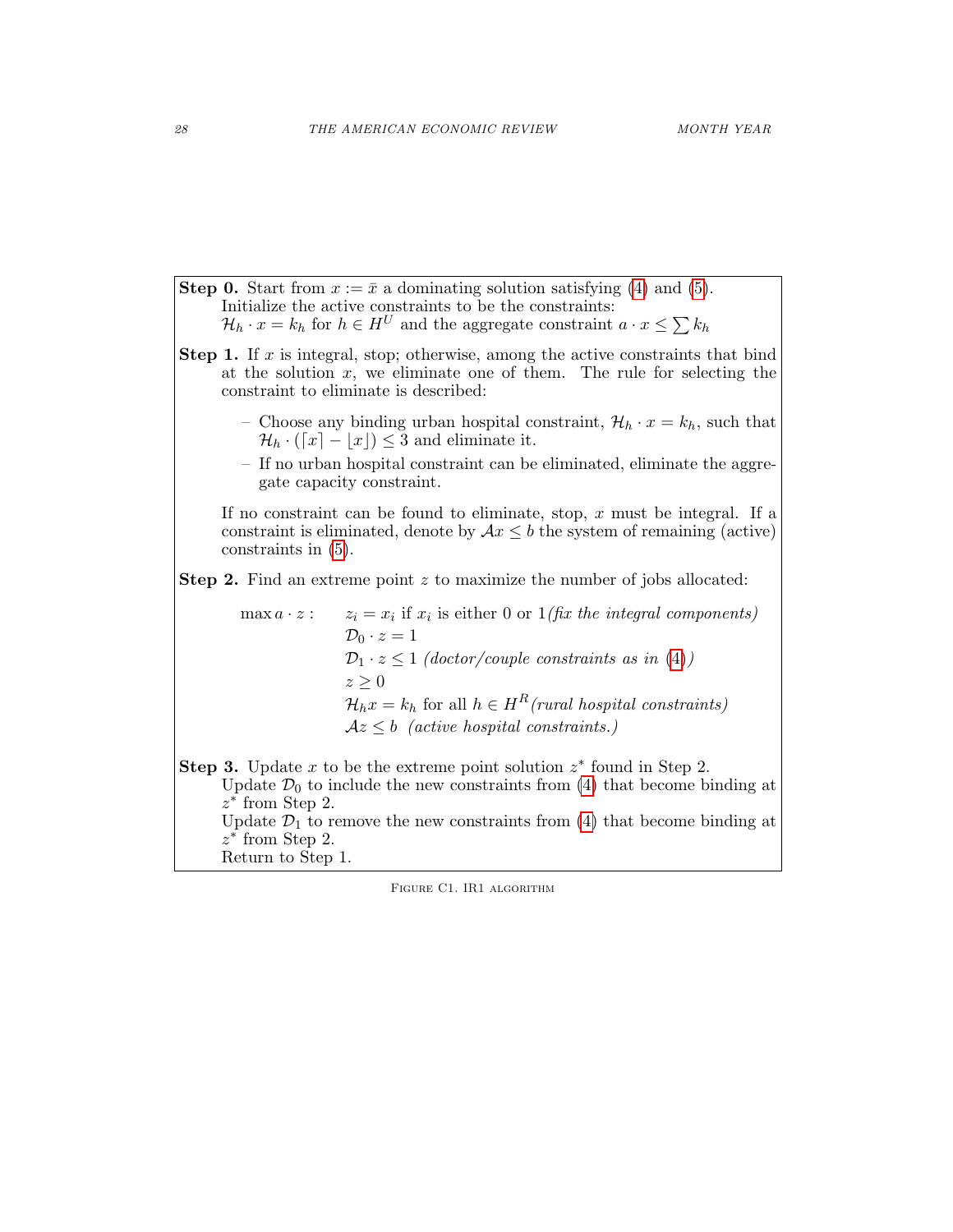in terms of urban hospitals only. Namely,

$$
\sum_{d,h:h \in H^U} x_{(d,h)} + \sum_{c,h,h':h,h' \in H^U} 2x_{(c,h,h')} \le \sum_{h \in H^U} k_h.
$$

Absent from this constraint is any variable  $x_{(c,h,h')}$  where among the pair  $(h, h'),$ one is urban and the other is rural because of our assumption that only single doctors apply to rural hospitals.

Second, we modify the token distribution scheme by changing how the token associated with  $x_{(d,h)}$  for  $h \in H^R$  is allocated. Namely, assign  $\frac{1}{2}$  a token to the constraint  $\mathcal{H}_h \cdot \mathbf{x} = k_h$ ; the remaining 1/2 token is given to the doctor d constraint–that is,  $\sum_h x_{(d,h)} \leq 1$ . For the other variables, the token distribution remains the same as in Section [B.B3.](#page-5-2)

Each urban hospital constraint receives at least 1 token. To see why, observe that if a hospital constraint contains a non-integral variable, it must contain at least two of them. Each non-integral variable contributes 1/2 a token to the relevant constraint. Thus, the relevant constraint obtains at least 1 token.

Each couple constraint has at least two non-integral variables or none. When none, we can ignore this constraint because it does not affect any non-integral variables. As before, the number of tokens allocated to a couple constraint is at least 1.

Each fractional variable in in a single doctor constraint contributes either 1/2 or 3/4 of a token depending on whether the corresponding hospital is rural or urban. Thus, such a constraint also receives at least 1 token and strictly more than that if one of the variables is associated with an urban hospital.

Hence, as in case 1 in Section [B.B3,](#page-5-2) we can always eliminate one active constraint if the IR1 algorithm has not terminated. When there are no active constraints left (as in case 2 of Section [B.B3\)](#page-5-2), the remaining constraints and variables are associated with the single doctors and rural hospitals only. This corresponds to the standard linear program of a many-to-one matching without couples. An extreme point of this linear program is integral.

### C2. Using Different Objective Functions to Prioritize Hospitals

The IR algorithm described in Figure [1](#page--1-12) uses an objective function,  $a \cdot x$ , to maximize the number of jobs allocated. Termination of the IR algorithm does not depend on this specific choice of objective function. The IR algorithm works for any linear objective function,  $c \cdot x$ . This can be used to reflect the fact that assigning extra slots to one hospital may be cheaper than allocating them to another.

In particular, replacing max  $a \cdot x$  with any linear objective function  $c \cdot x$ , the IR algorithm in Figure [1,](#page--1-12) starting from the fractional stable matching  $\bar{x}$ , will terminate in a 2-feasible stable matching in which the aggregate capacity does not increase by more than 4. Furthermore,  $c \cdot x^* \geq c \cdot \bar{x}$ .